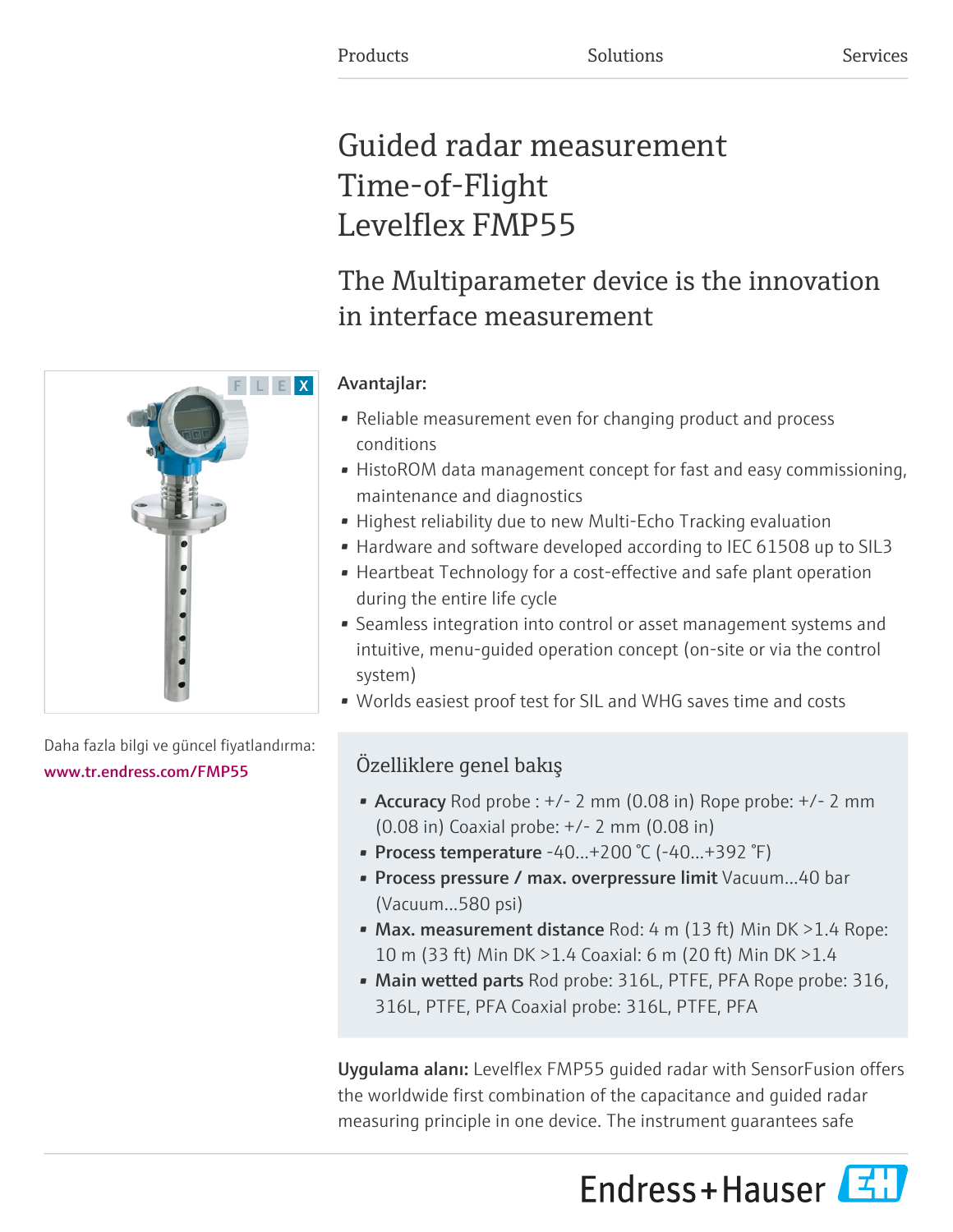measured value acquisition even in emulsion layers and issues level and interface layer signals simultaneously. This makes the FMP55 Multiparameter the new standard in interface measurement especially in the oil & gas, chemical and petrochemical industry.

### Özellikler ve şartlar

### Continuous / Liquids Measuring principle

Guided radar

### Characteristic / Application

Premium device Multiparameter (capacitance and guided radar) Rod probe, Rope probe, Coaxial probe Integrated data memory, Factory precalibrated, Reliable measuring: for interface with emulsion, in case of moved surface + foam, for changing medias.

#### Interface measurement

Interfaces liquid / liquid also with emulsion layers; Simultaneous measurement of interface and overall level

#### Specialities

Heartbeat Technology, Bluetooth® commissioning, Operation and maintenance SmartBlue App, HistoROM, RFID TAG for easy identification

#### Supply / Communication

2-wire (HART / PROFIBUS PA/ FOUNDATION Fieldbus) 4-wire (HART) Bluetooth® wireless technology and App (optional)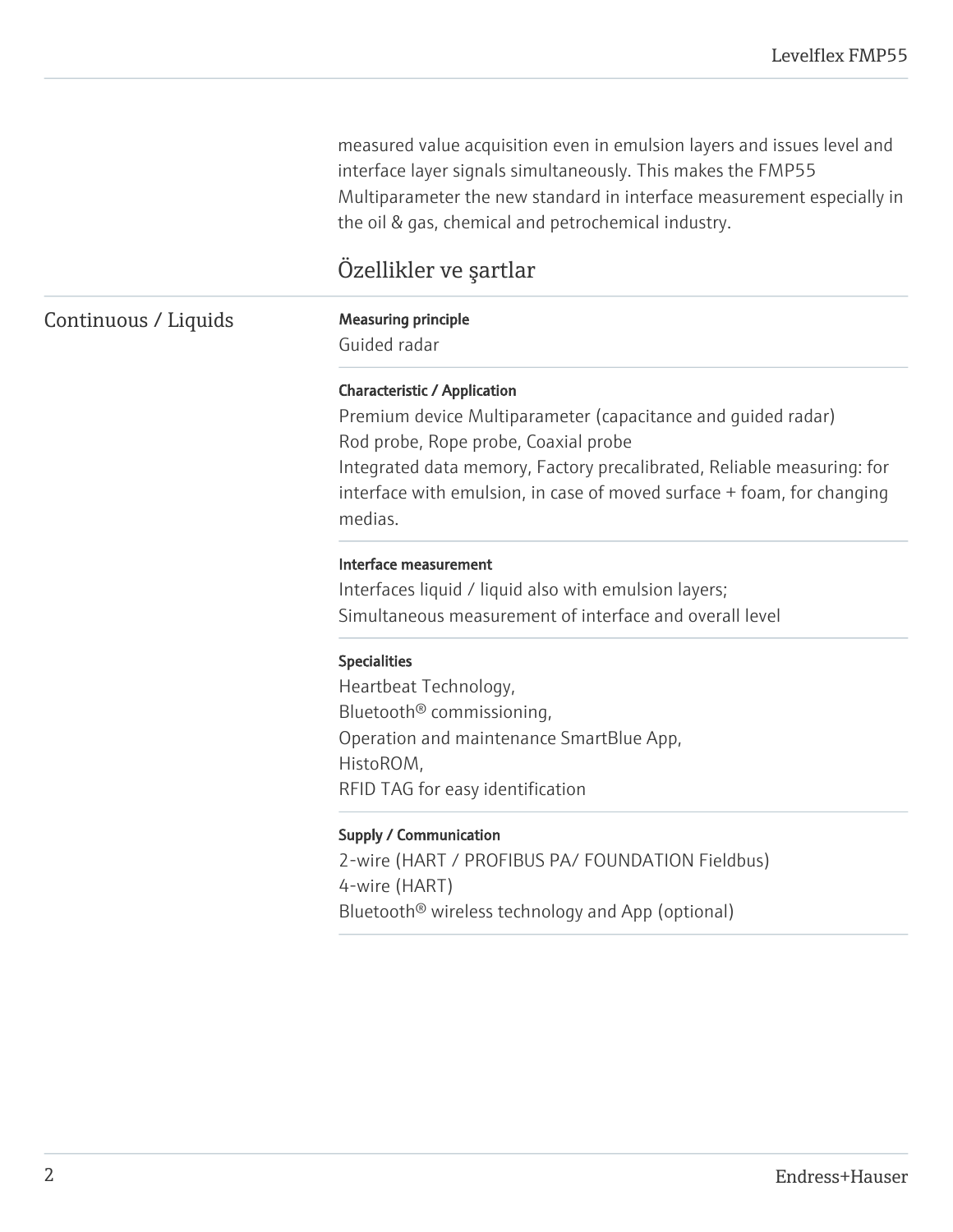### Continuous / Liquids

#### **Accuracy**

Rod probe : +/- 2 mm (0.08 in) Rope probe: +/- 2 mm (0.08 in) Coaxial probe: +/- 2 mm (0.08 in)

#### Ambient temperature

-40...+80 °C  $(-40...+176)$ °F)

#### Process temperature

 $-40...+200$  °C (-40...+392 °F)

#### Process pressure / max. overpressure limit

Vacuum...40 bar (Vacuum...580 psi)

#### Main wetted parts

Rod probe: 316L, PTFE, PFA Rope probe: 316, 316L, PTFE, PFA Coaxial probe: 316L, PTFE, PFA

#### Process connection

Flange: ASME 1 1/2"...6", DN50...DN150, JIS 10K

#### Sensor length

Rod probe: 4 m (13 ft) Rope probe: 10 m (33 ft) Coaxial probe: 6 m (20 ft)